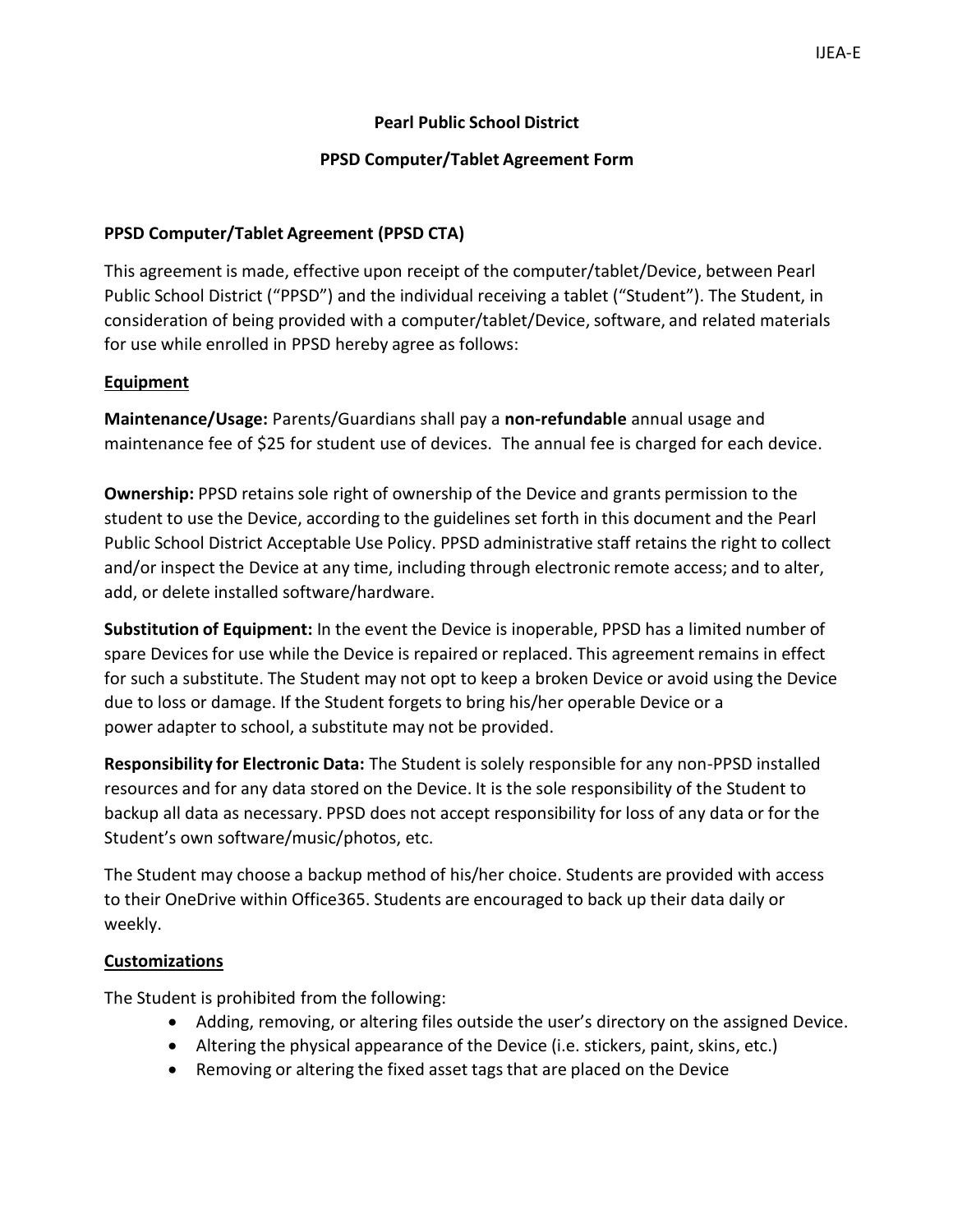The student is permitted:

 To install appropriate, educational applications on the assigned Device through the Windows Store. PPSD may periodically conduct maintenance that may require the Student to re-install all non-PPSD installed files.

## **Damage or Loss of Equipment**

**Warranty for Equipment Defects:** Each device carries a one year warranty from manufacture defect. Warranty repairs shall incur no additional fee. Liquid and accidental damages (spilled liquids, cracked screen, broken ports) are not covered by the warranty.

**Responsibility for Damage:** The Student is responsible for maintaining a fully-working Device at all times. The Student shall use reasonable care to ensure the Device is not damaged. Students are encouraged to transport the Device in their backpack or purse to provide reasonable protection. Students should put the Device in the inner-most pocket of backpacks to avoid being bent or flexed against other items.

If the Student's Device is damaged, requiring repair beyond warranty coverage, the Student shall be responsible for paying a flat fee regardless of the actual cost of the repair.

- First damage repair: \$50.00
- Second damage repair: \$100.00
- Third damage repair: \$150.00

These rates are based on the damage repairs within the same school year. An exception to this flat fee may be made for minor repairs on the Device, at the administrator's discretion. These policies apply regardless of where the damage occurs – either on or off campus.

**Repair Procedure:** In order to have the Device repaired, the Student will take the Device to the Designated Technology Repair Area at their school. This teacher will then submit a work request on the school district's helpdesk system. Under no circumstance should the Student take the Device to a third party repair facility. The Device will be assessed, and if further repair is needed, a loaner Device will be issued to the Student. The Student's Device will be repaired in-house or sent out for repair for more complex repairs. The PPSD Technology Department will update the work ticket as necessary. The ticket will also be updated with the applicable fee. The Device will not be returned to the student until the applicable fee has been collected.

**Gross Negligence:** PPSD reserves the right to charge the Student the full cost for repair or replacement when damage occurs due to gross negligence. Examples include, but are not limited to the following:

- Using the Device in an unsafe manner
- Deliberately neglecting the Device
- Losing the Device or not returning the Device for fixed asset inventory

**Actions Required in the Event of Damage or Loss:** If the Device is damaged or lost, the Student must report the problem immediately to the PPSD Technology Department through his/her Designated Technology School Contact. If lost, PPSD requires that the Student complete and sign a statement fully describing the circumstances of the loss and pay replacement costs. If stolen, PPSD will require the Student to file a police report, a copy of which shall be provided to PPSD.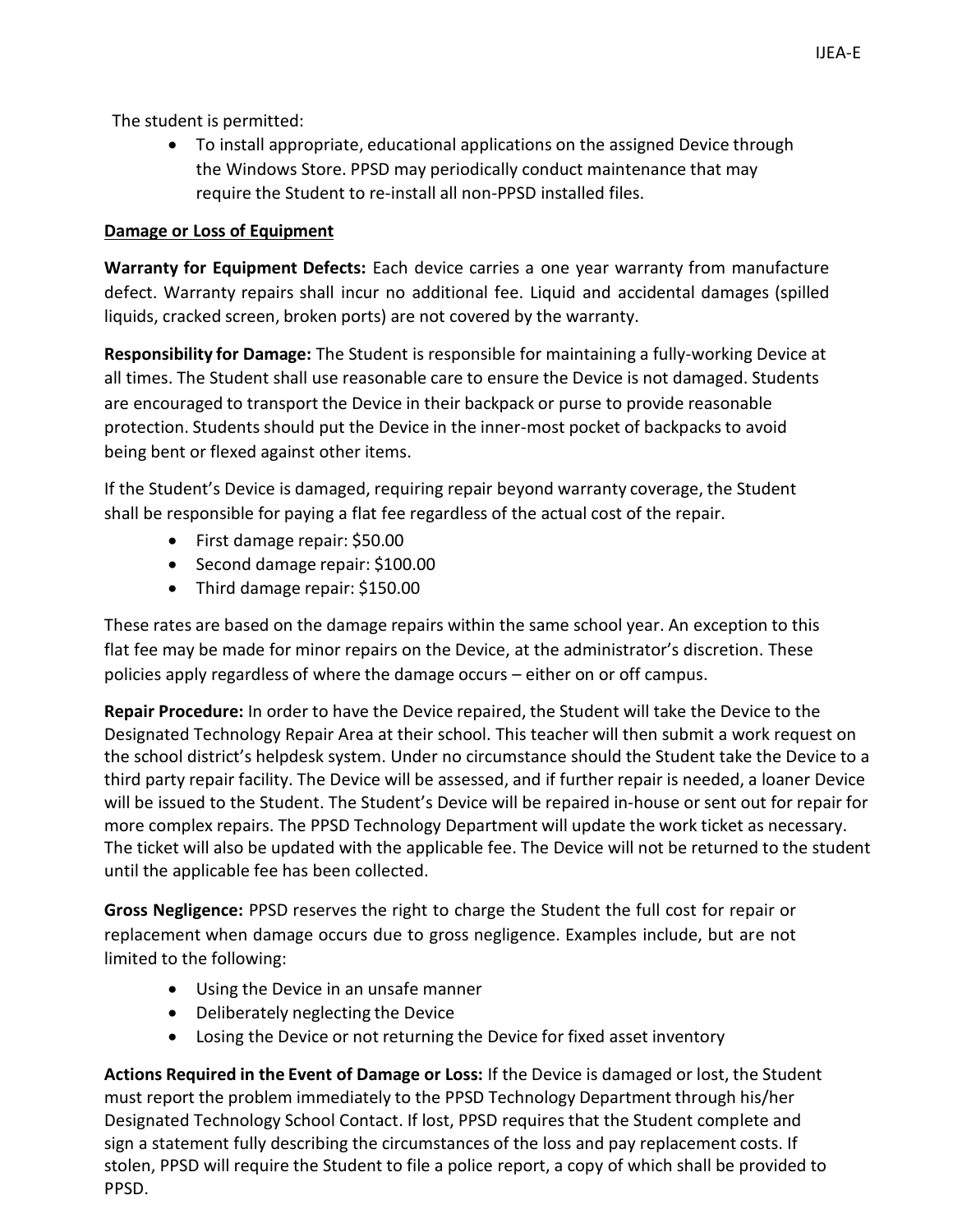**Responsibility for Stolen/Lost Devices:** In the event the Device is stolen, the Student must notify the school authorities and submit a copy of the police report to the Technology Department through their school administrator. If a Device is stolen and a police report is on file, the Student may not incur any further damage fee. In the event the Device is lost, the Student must notify the school administrator and may be assessed replacement costs. A Student may only have one Device replaced as a result of either being lost or stolen in a fouryear period. After one insurance claim is utilized in a four-year period, any further replacements will be assessed at the full replacement cost of the Device. Students who have a Device lost or stolen, or continually damaged may not be allowed to take their Device off campus, at the discretion of the school administrator. These policies apply regardless of where the damage occurs – either on campus or off campus.

#### **RESPONSIBILITY FOR PROPERTY**

Students are responsible for maintaining a fully-working Device at all times. The Student shall use reasonable care to be sure that the Device is not lost, stolen, or damaged. Such care includes the following:

- Not leaving equipment in an unlocked car or unlocked home.
- Not leaving equipment unattended or unlocked while at school or elsewhere.
- Not lending equipment/cords to anyone.
- Not using equipment in an unsafe environment, including outside or near water/pool.
- Not leaving equipment in full view inside vehicles.
- Not eating or drinking while using or near the Device.
- Not placing the Device on the floor or seating area.
- Not leaving the Device near table or desk edges.
- Not stacking objects on top of the Device.
- Not checking the laptop as luggage at the airport.

Students must keep the Device attended (with Student or within a secured classroom) at all times.